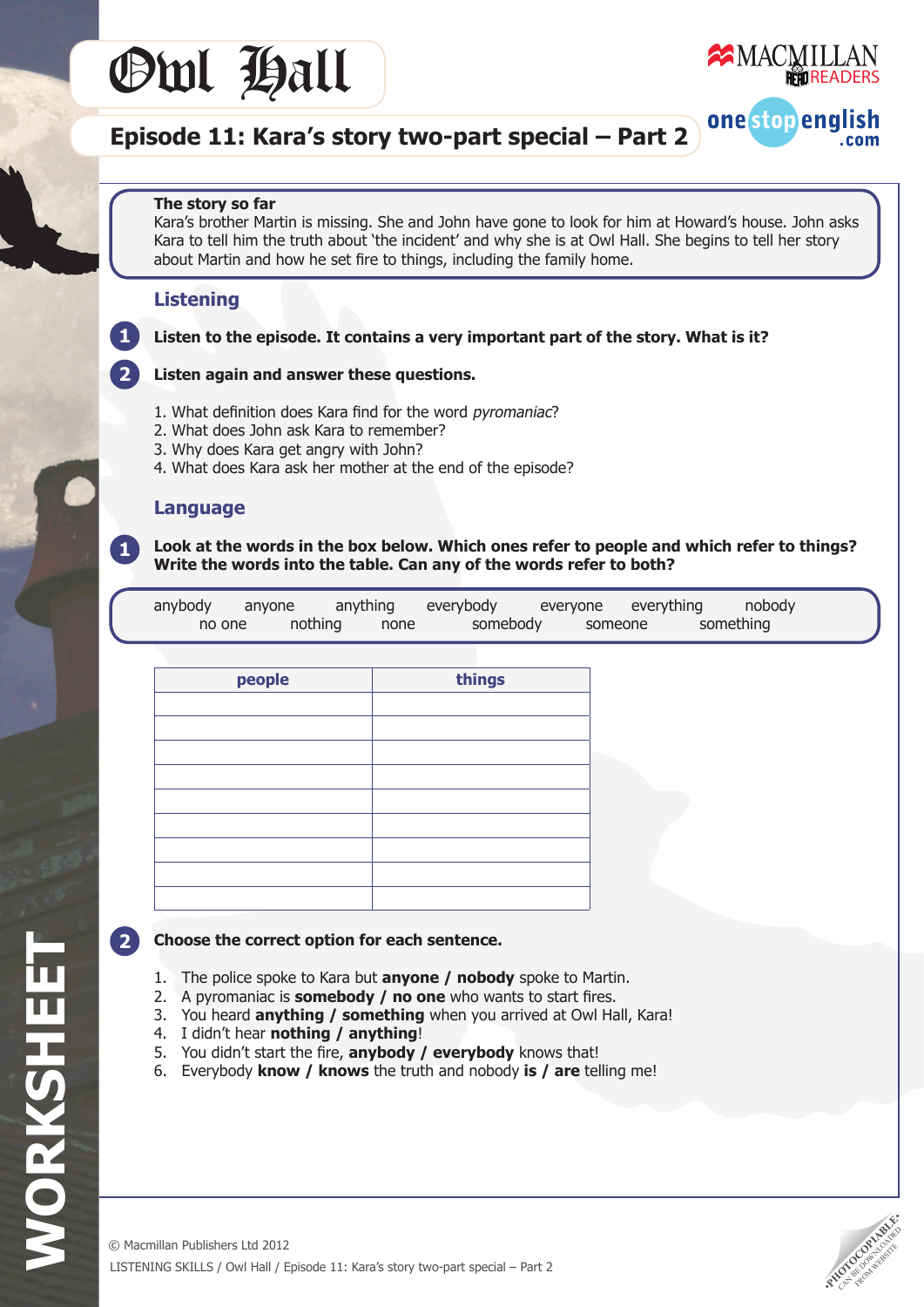# Owl Hall



one stop english

 $.com$ 

## **Episode 11: Kara's story two-part special – Part 2**

#### **Complete the sentences with your own ideas.**

Everybody knows that ...

**3**

I wouldn't buy anything that ...

A teacher is someone who ...

 These days, nobody …

### **Speaking**

#### **Discuss the questions in pairs or small groups.**

- 1. Were you surprised by what happened in this episode? Had you guessed something like this was going to happen?
- 2. Do you know other stories or films that have used a similar idea?
- 3. The next episode is the finale. What do you think is 'the truth' about Owl Hall?

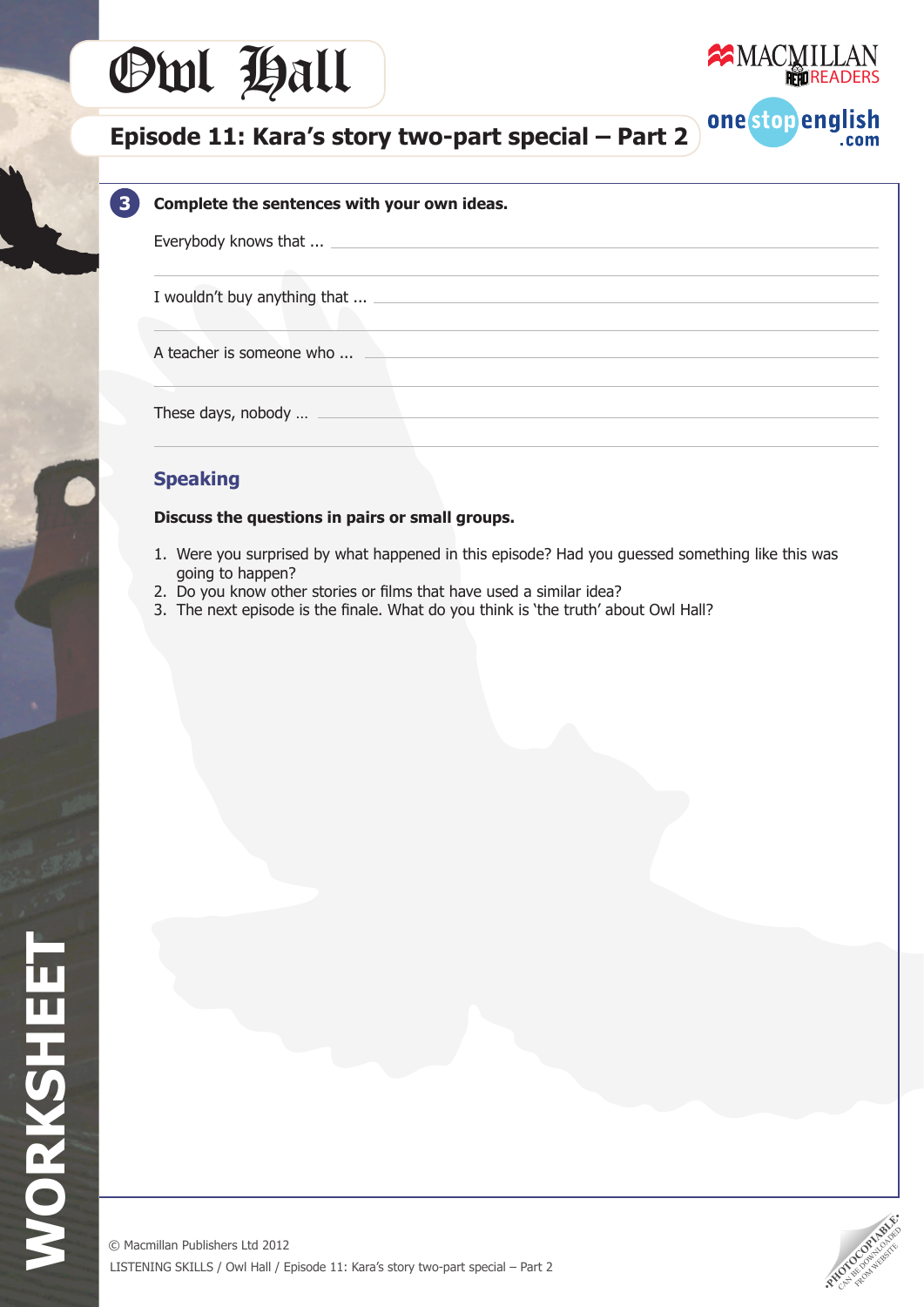# Owl Hall



one stop english

.com

# **Episode 11: Kara's story two-part special – Part 2**

| Kara:<br>John:<br>Kara: | So  That was the famous 'incident'. It was in all the newspapers and on TV. You probably saw it.<br>I can still see the newspaper headlines - `Pyro Boy Burns Down Broken Home'. I had to look the word<br>up in the dictionary. 'Pyromaniac - someone who wants to start fires because they have a mental<br>illness'. It's an ugly word. An ugly word to describe people who do terrible things.<br>And what happened to Martin? Did the police find him?<br>I was the one who the police interviewed. I was the one who had to see all the doctors and listen to<br>all their questions. Nobody talked to Martin. |  |  |  |  |  |
|-------------------------|----------------------------------------------------------------------------------------------------------------------------------------------------------------------------------------------------------------------------------------------------------------------------------------------------------------------------------------------------------------------------------------------------------------------------------------------------------------------------------------------------------------------------------------------------------------------------------------------------------------------|--|--|--|--|--|
| John:                   | Why not?                                                                                                                                                                                                                                                                                                                                                                                                                                                                                                                                                                                                             |  |  |  |  |  |
| Kara:                   | Because                                                                                                                                                                                                                                                                                                                                                                                                                                                                                                                                                                                                              |  |  |  |  |  |
| John:                   | Because what? Let him go, Kara. Let him go.                                                                                                                                                                                                                                                                                                                                                                                                                                                                                                                                                                          |  |  |  |  |  |
| Kara:                   | What do you mean?                                                                                                                                                                                                                                                                                                                                                                                                                                                                                                                                                                                                    |  |  |  |  |  |
| John:                   | You heard his voice. You heard it when you arrived at Owl Hall, remember?                                                                                                                                                                                                                                                                                                                                                                                                                                                                                                                                            |  |  |  |  |  |
| John:<br>Kara:          | Stop pretending.                                                                                                                                                                                                                                                                                                                                                                                                                                                                                                                                                                                                     |  |  |  |  |  |
| John:                   | I'm not pretending.<br>Then tell me what really happened to Martin.                                                                                                                                                                                                                                                                                                                                                                                                                                                                                                                                                  |  |  |  |  |  |
| Kara:                   | Martin is dead.                                                                                                                                                                                                                                                                                                                                                                                                                                                                                                                                                                                                      |  |  |  |  |  |
| John:                   | How did he die?                                                                                                                                                                                                                                                                                                                                                                                                                                                                                                                                                                                                      |  |  |  |  |  |
| Kara:                   | When we argued, I heard the front door shut. I thought he'd left the house. But he hadn't. He stayed<br>in the house and started the fire. But this time I wasn't there to put it out. He died in the fire.<br>Martin's dead.                                                                                                                                                                                                                                                                                                                                                                                        |  |  |  |  |  |
| John:                   | So, why have you been pretending that he's still alive?                                                                                                                                                                                                                                                                                                                                                                                                                                                                                                                                                              |  |  |  |  |  |
| Kara:                   | Everybody thinks it was my fault.                                                                                                                                                                                                                                                                                                                                                                                                                                                                                                                                                                                    |  |  |  |  |  |
| John:                   | No they don't. Martin started the fire, not you. Everybody knows that.                                                                                                                                                                                                                                                                                                                                                                                                                                                                                                                                               |  |  |  |  |  |
| Kara:                   | How do you know? How do you know what everybody thinks?                                                                                                                                                                                                                                                                                                                                                                                                                                                                                                                                                              |  |  |  |  |  |
| John:                   | I                                                                                                                                                                                                                                                                                                                                                                                                                                                                                                                                                                                                                    |  |  |  |  |  |
| Kara:                   | You knew, didn't you? All this time you knew that Martin was dead! Why didn't you say anything?                                                                                                                                                                                                                                                                                                                                                                                                                                                                                                                      |  |  |  |  |  |
| John:                   | I wanted to help you.                                                                                                                                                                                                                                                                                                                                                                                                                                                                                                                                                                                                |  |  |  |  |  |
| Kara:                   | You work for Howard. That's why you became my friend. You're not really my friend, are you? This<br>was all a trick!                                                                                                                                                                                                                                                                                                                                                                                                                                                                                                 |  |  |  |  |  |
| John:                   | No, Kara.                                                                                                                                                                                                                                                                                                                                                                                                                                                                                                                                                                                                            |  |  |  |  |  |
| Kara:                   | Leave me alone!                                                                                                                                                                                                                                                                                                                                                                                                                                                                                                                                                                                                      |  |  |  |  |  |
| Mum:<br>Kara:           | Kara! Where have you been? We've been looking for you everywhere. Oh darling, are you alright?<br>Stop lying to me! Everybody's lying to me. Tell me the truth. I want to know the truth!                                                                                                                                                                                                                                                                                                                                                                                                                            |  |  |  |  |  |



**TRANSCRIPT**

TRANSCRIPT